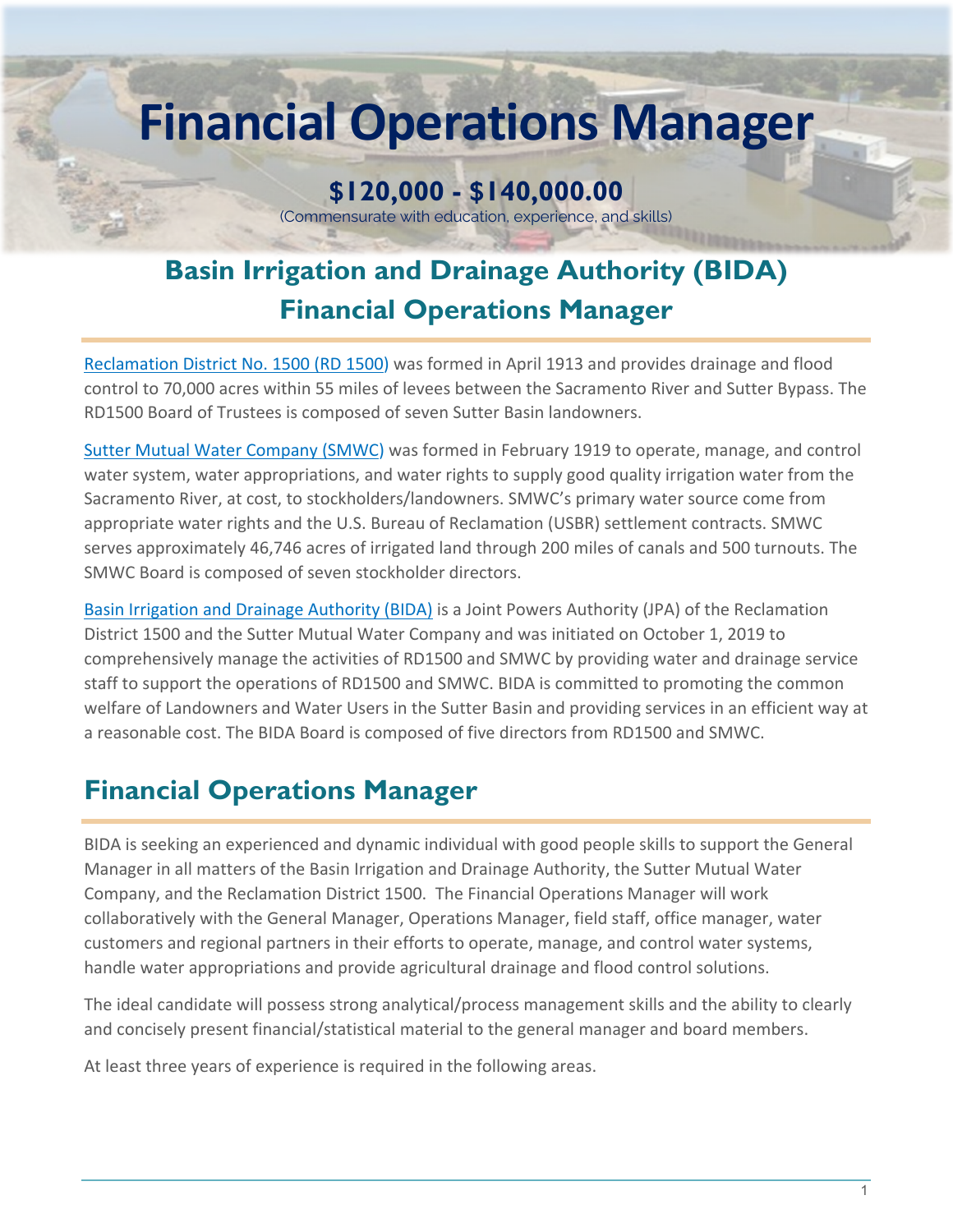#### **1. Financial Management**

- Preparing, monitoring, and communicating the annual budget to board members and other stakeholders in written and verbal forms
- Overseeing the general accounting of receivable and payable accounts
- Analyzing financial conditions data
- Preparing and maintaining clear and comprehensive financial statements, reports and other fiscal records
- Planning, organizing, and administering purchasing and contract management
- Managing water and assessment billing (Storm)
- Oversight of transfer of water company shares in a timely manner
- Providing payroll management, employee benefits including insurance, pension plans and other HR related actions
- Overseeing investment management with direction of General Manager and Board/Trustee members

## **2. Regulatory Reporting**

- Practicing general audit practices
- Providing tax filings and reporting
- Managing grant status and reporting
- Reporting for Reclamation Reform Act (RRA)
- Reporting transparency requirements for BIDA and RD 1500

#### **3. Board Management (SMWC-RD1500-BIDA)**

- Supporting board and trustee elections and tabulations
- Preparing board meeting agendas, reports, minutes
- Providing general correspondence and General Manager support

## **Additional Skills**

- Possess general agricultural knowledge
- Ability to develop and manage of policy and procedure documents
- Experience in personnel administration at General Manager direction
- Knowledge of sound records management practices
- Ability to lead innovation and continuous improvement with technical excellence and accountability by staying ahead of industry trends